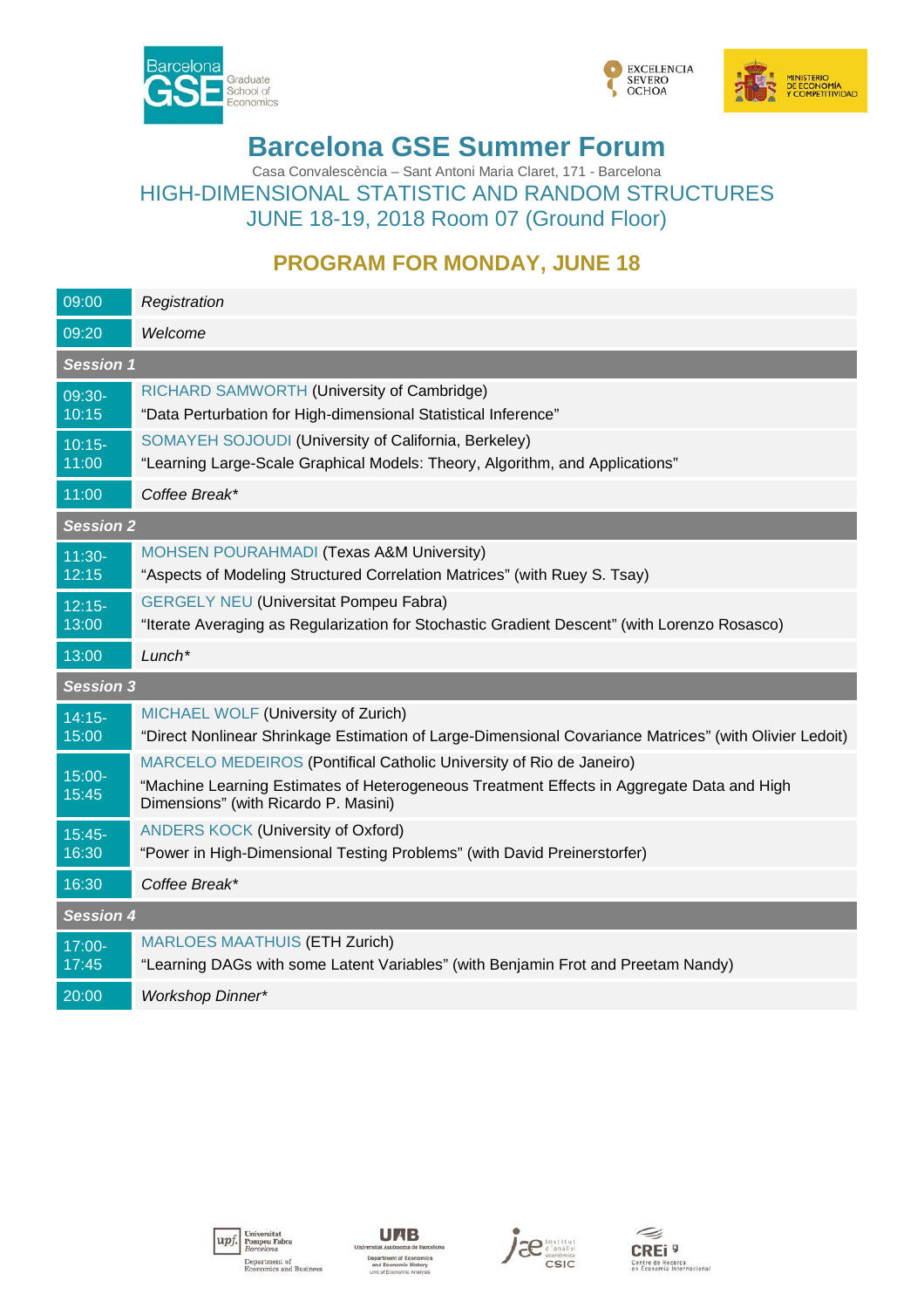





## **PROGRAM FOR TUESDAY, JUNE 19**

| <b>Session 5</b>   |                                                                                                                                                                                                          |  |
|--------------------|----------------------------------------------------------------------------------------------------------------------------------------------------------------------------------------------------------|--|
| 09:30-<br>10:15    | <b>ERIC GAUTIER (University of Toulouse Capitole)</b><br>"Inference on Social Effects when Networks is Sparse and Unknown" (with Christiern Rose)                                                        |  |
| $10:15 -$<br>11:00 | SOH DE WEN (Institute of High Performance Computing)<br>"Separability and Identifiability in Gaussian Graphical Models"                                                                                  |  |
| 11:00              | Coffee Break*                                                                                                                                                                                            |  |
| <b>Session 6</b>   |                                                                                                                                                                                                          |  |
| $11:30-$<br>12:15  | <b>PRADEEP RAVIKUMAR (Carnegie Mellon University)</b><br>"MPMLE: Multistaged Piecewise Estimation of Latent Gaussian Models" (with Arun Sai Suggala,<br>Eunho Yang)                                      |  |
| $12:15-$<br>13:00  | DAVID PREINERSTORFER (Université Libre de Bruxelles)<br>"Uniformly Valid Confidence Intervals Post-model-selection" (with Francois Bachoc and Lukas<br>Steinberger)                                      |  |
| 13:00              | $Lunch*$                                                                                                                                                                                                 |  |
| <b>Session 7</b>   |                                                                                                                                                                                                          |  |
| $14:15-$<br>15:00  | RUI PIRES DA SILVA CASTRO (TU Eindhoven)<br>"Are There Needles in a (moving) Haystack? Adaptive Sensing for Detection and Estimation of Static<br>and Dynamically Evolving Signals" (with Ervin Tánczos) |  |
| $15:00 -$<br>15:45 | <b>KARL ROHE (University of Wisconsin - Madison)</b><br>"A Critical Threshold in Snowball Sampling"                                                                                                      |  |
| $15:45-$<br>16:30  | STEFFEN LAURITZEN (University of Copenhagen)<br>"Random Networks, Graphical Models, and Exchangeability" (with Alessandro Rinaldo and Kayvan<br>Sadeghi)                                                 |  |
| 16:30              | Coffee Break*                                                                                                                                                                                            |  |

Workshop Organizers:

- CHRISTIAN BROWNLEES (UPF and Barcelona GSE)
- CAROLINE UHLER (Massachusetts Institute of Technology)
- PIOTR ZWIERNIK (UPF and Barcelona GSE)

The organizers gratefully acknowledge financial support from the Spanish Ministry of Economy and Competitiveness, through the "Severo Ochoa" Programme for Centres of Excellence in R&D" (SEV-2015-0563).

\* Meals are provided by the organization







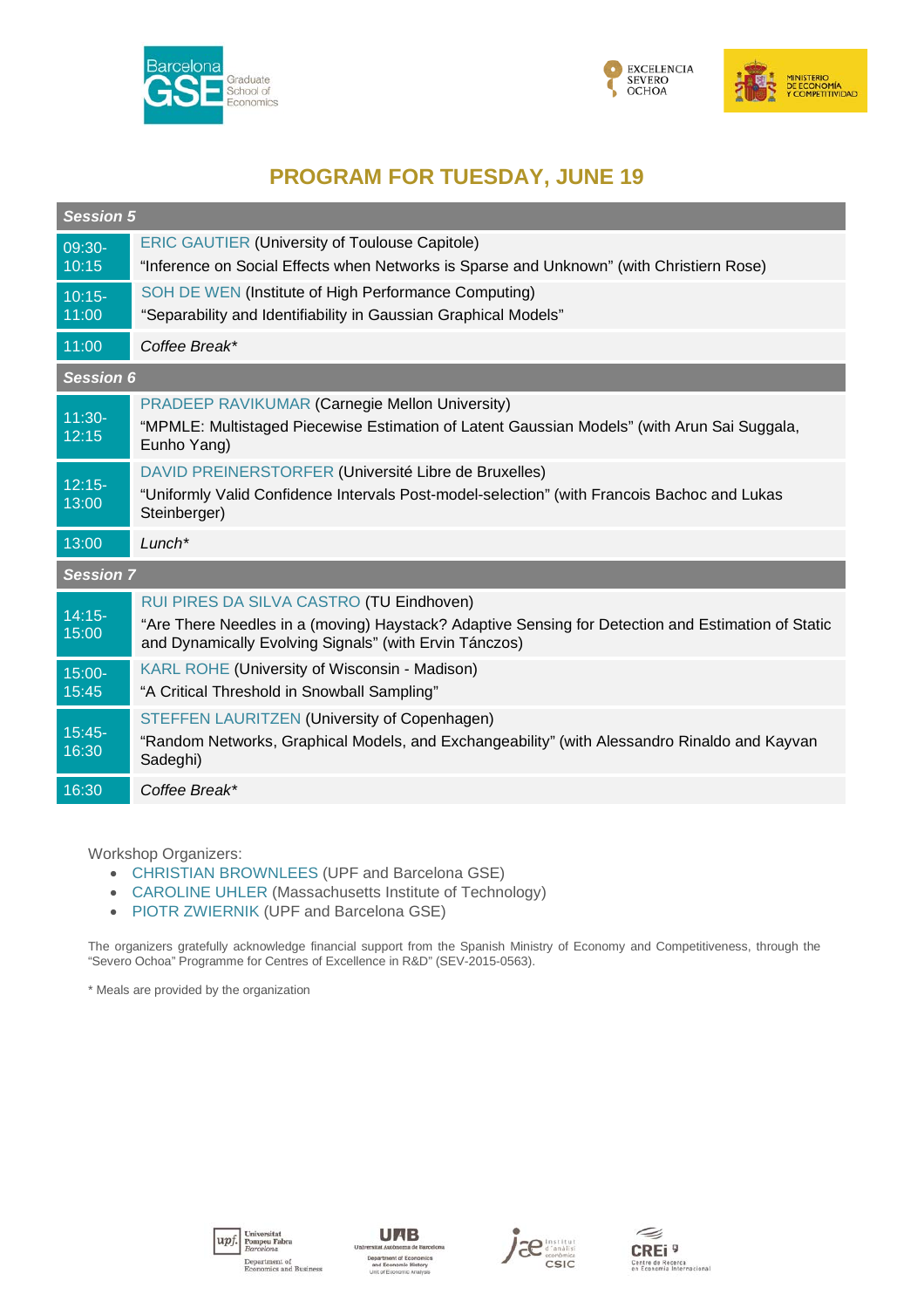





### **ABSTRACTS (alphabetical order):**

**Rui Pires da Silva Castro (TU Eindhoven):** Are There Needles in a (moving) Haystack? Adaptive Sensing for Detection and Estimation of Static and Dynamically Evolving Signals

**Abstract:** In many practical settings one can sequentially and adaptively guide the collection of future data, based on information extracted from data already collected, in what is known as sequential experimental design, active learning, or adaptive sensing/sampling (depending on the context). The intricate relation between data analysis and acquisition in adaptive sensing paradigms is extremely powerful, and allows for reliable inference in situations where non-adaptive sensing would fail dramatically. In this talk I consider estimation and detection of high-dimensional sparse signals in noise, and will focus in particular on structured signals (where the signal support has some structural properties) and dynamically evolving signals. In all these settings we characterize the difficulty of the detection and/or estimation problem, and illustrate the potential gains adaptive sensing can have over non-adaptive sensing.

#### **Soh De Wen (Institute of High Performance Computing):** Separability and Identifiability in Gaussian Graphical Models

**Abstract:** In learning high-dimensional graphical models, often many sparse structural assumptions are imposed on the model so that the underlying graph can be recovered with low sample complexity. In the case of p-dimensional Gaussian graphical models, assumptions of either k-degree boundedness or k-separability allows us to use techniques to learn the topology with sample complexity of only k lop p, which is efficient that k is small. However, in many real world applications, sparsity is not necessarily promised and there is no efficient method to check whether these techniques are accurate without prior sparsity assumption. In this talk, I will talk about the use of conditional independence relations to identify whether a Gaussian graphical model is sparse, both in the degree sense and in the separability sense, and extend this to learning the graph as well, without knowledge of its graph sparsity.

#### **Eric Gautier (University of Toulouse Capitole):** Inference on Social Effects when the Network is Sparse and Unknown

**Abstract:** This paper considers models of social interaction when the underlying networks are unobserved but sparse and there are endogenous, contextual, and correlated effects. The data consists of a time series of interactions between the N individuals and we assume that the network formation is exogenous and that the parameters are stable over time. We accommodate prior knowledge on the sparsity pattern (group sparsity, known existing or non-existing links) and restrictions on the parameters. We first present identification robust confidence sets on linear functionals of the parameters. When the model is identified we obtain estimation, model selection, and a two-stage inference on vectors of functionals.

### **Anders Kock (University of Oxford):** Power in High-Dimensional Testing Problems

**Abstract:** Fan et al. (2015) recently introduced a remarkable method for increasing asymptotic power of tests in highdimensional testing problems. If applicable to a given test, their power enhancement principle leads to an improved test that has the same asymptotic size, uniformly non-inferior asymptotic power, and is consistent against a strictly broader range of alternatives than the initially given test. We study under which conditions this method can be applied and show the following: In asymptotic regimes where the dimensionality of the parameter space is fixed as sample size increases, there often exist tests that can not be further improved with the power enhancement principle. When the dimensionality of the parameter space can increase with sample size, however, there typically is a range of "slowly" diverging rates for which every test with asymptotic size smaller than one can be improved with the power enhancement principle. While the latter statement in general does not extend to all rates at which the dimensionality increases with sample size, we give sufficient conditions under which this is the case.

### **Steffen Lauritzen (University of Copenhagen):** Random Networks, Graphical Models, and Exchangeability

**Abstract:** We study conditional independence relationships for random networks and their interplay with exchangeability. We show that, for finitely exchangeable network models, the empirical subgraph densities are maximum likelihood estimates of their theoretical counterparts. We then characterize all possible Markov structures for finitely exchangeable random graphs, thereby identifying a new class of Markov network models corresponding to bidirected Kneser graphs. In particular, we demonstrate that the fundamental property of dissociatedness corresponds to a Markov property for exchangeable networks described by bidirected line graphs. Finally we study those exchangeable models that are also summarized in the sense that the probability of a network only depends on the degree distribution, and identify a class of models that is dual to the Markov graphs of Frank and Strauss (1986). Particular emphasis is placed on studying consistency properties of network models







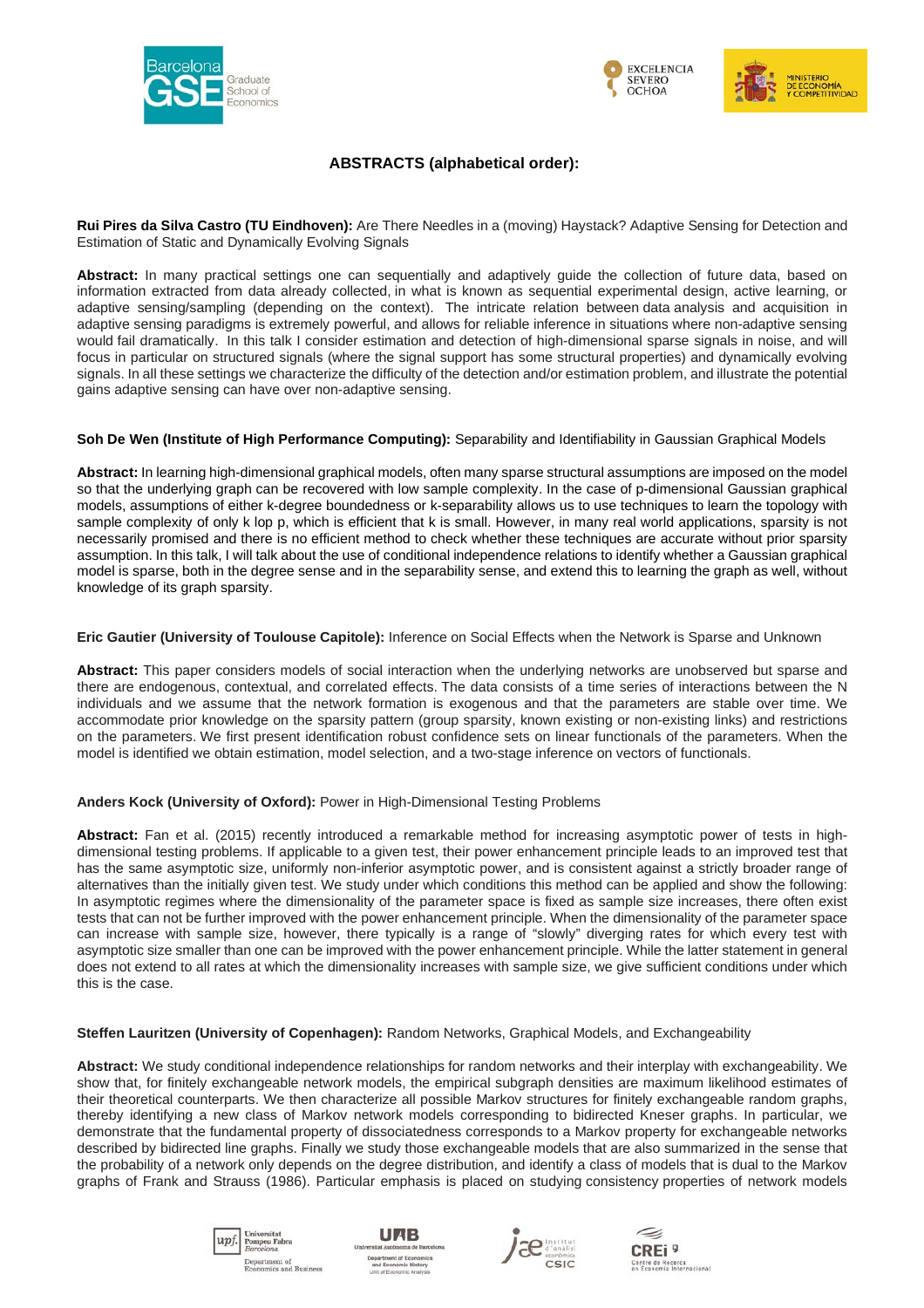





under the process of forming subnetworks and we show that the only consistent systems of Markov properties correspond to the empty graph, the bidirected line graph of the complete graph, and the complete graph.

**Marloes Maathuis (ETH Zurich):** Learning DAGs with some Latent Variables

**Abstract:** We introduce a new method to estimate the Markov equivalence class of a directed acyclic graph (DAG) in the presence of latent variables, in settings where the underlying DAG among the observed variables is sparse, and there are a few latent variables that have a direct effect on many of the observed ones. Such settings occur frequently in biological applications, where for example technical factors or unmeasured environmental variables can affect many of the observed variables. Building on the so-called low rank plus sparse framework for latent Gaussian graphical model selection, we suggest a two-stage approach which first removes the effect of the latent variables and then estimates the Markov equivalence class of the DAG among the observed variables. This approach is consistent in certain high-dimensional regimes and performs favorably when compared to the state of the art, both in terms of graphical structure recovery and total causal effect estimation.

**Marcelo Medeiros (Pontifical Catholic University of Rio de Janeiro)**: Machine Learning Estimates of Heterogeneous Treatment Effects in Aggregate Data and High Dimensions

**Abstract:** Furthermore, the intervention might not be exogenous. We propose a two-step methodology where in the first stage, a counterfactual is estimated on the basis of a large-dimensional set of variables from a pool of untreated units by means of machine learning methods such as random forests(RF), least absolute shrinkage and selection operator (LASSO) or complete subset regression (CSR). In the second stage, we estimate the average intervention effects on a vector of variables, which are consistent and asymptotically normal. As an application, we estimate the price elasticity of demand for a group of products from a large retail chain in Brazil. Our estimates are segregated by different regions and we show that there is a lot of heterogeneity in consumer behavior among different regions of the country.

#### **Gergely Neu (Universitat Pompeu Fabra):** Iterate Averaging as Regularization for Stochastic Gradient Descent

**Abstract:** We propose and analyze a variant of the classic Polyak-Ruppert averaging scheme, broadly used in stochastic gradient methods. Rather than a uniform average of the iterates, we consider a weighted average, with weights decaying in a geometric fashion. In the context of linear least squares regression, we show that this averaging scheme has the same regularizing effect, and indeed is asymptotically equivalent, to ridge regression. In particular, we derive finite-sample bounds for the proposed approach that match the best-known results for regularized stochastic gradient methods.

#### **Mohsen Pourahmadi (Texas A&M University):** Aspects of Modeling Structured Correlation Matrices

**Abstract:** There has been a flurry of activity in the last two decades in reparametrizing the Cholesky factors of correlation matrices using hyperspherical coordinates where the ensuing angles are meaningful geometrically, but hard to interpret statistically. In spite of the lack of broadly accepted statistical interpretation, we demonstrate that these angles are quite flexible and effective for parsimonious modeling of large nearly block-structured correlation matrices commonly encountered in finance, environmental and biological sciences. Asymptotic normality of the maximum likelihood estimates of these angles as new parameters is established. Real examples will be used to demonstrate the flexibility and applicability of the methodology.

#### **David Preinerstorfer (Université libre de Bruxelles):** Uniformly Valid Confidence Intervals Post-model-selection

**Abstract:** We suggest general methods to construct asymptotically uniformly valid confidence intervals post-model-selection. The constructions are based on principles recently proposed by Berk et al. (2013). In particular the candidate models used can be misspecified, the target of inference is model-specific, and coverage is guaranteed for any data-driven model selection procedure. After developing a general theory we apply our methods to practically important situations where the candidate set of models, from which a working model is selected, consists of fixed design homoskedastic or heteroskedastic linear models, or of binary regression models with general link functions. In an extensive simulation study, we find that the proposed confidence intervals perform remarkably well, even when compared to existing methods that are tailored only for specific model selection procedures.

**Pradeep Ravikumar (Carnegie Mellon University):** MPMLE: Multistaged Piecewise Estimation of Latent Gaussian Models

**Abstract:** We consider the estimation of Latent Gaussian Models, where the latent variables follow a multivariate Gaussian distribution. While state of the art estimators ranging over Expectation Maximization (EM), variational methods, and spectral methods, come with caveats that are statistical or computational or both, we present the class of MPMLE estimators that are able to finesse these caveats by a multi-staged piecewise estimation of carefully selected sub-problems. We not only show